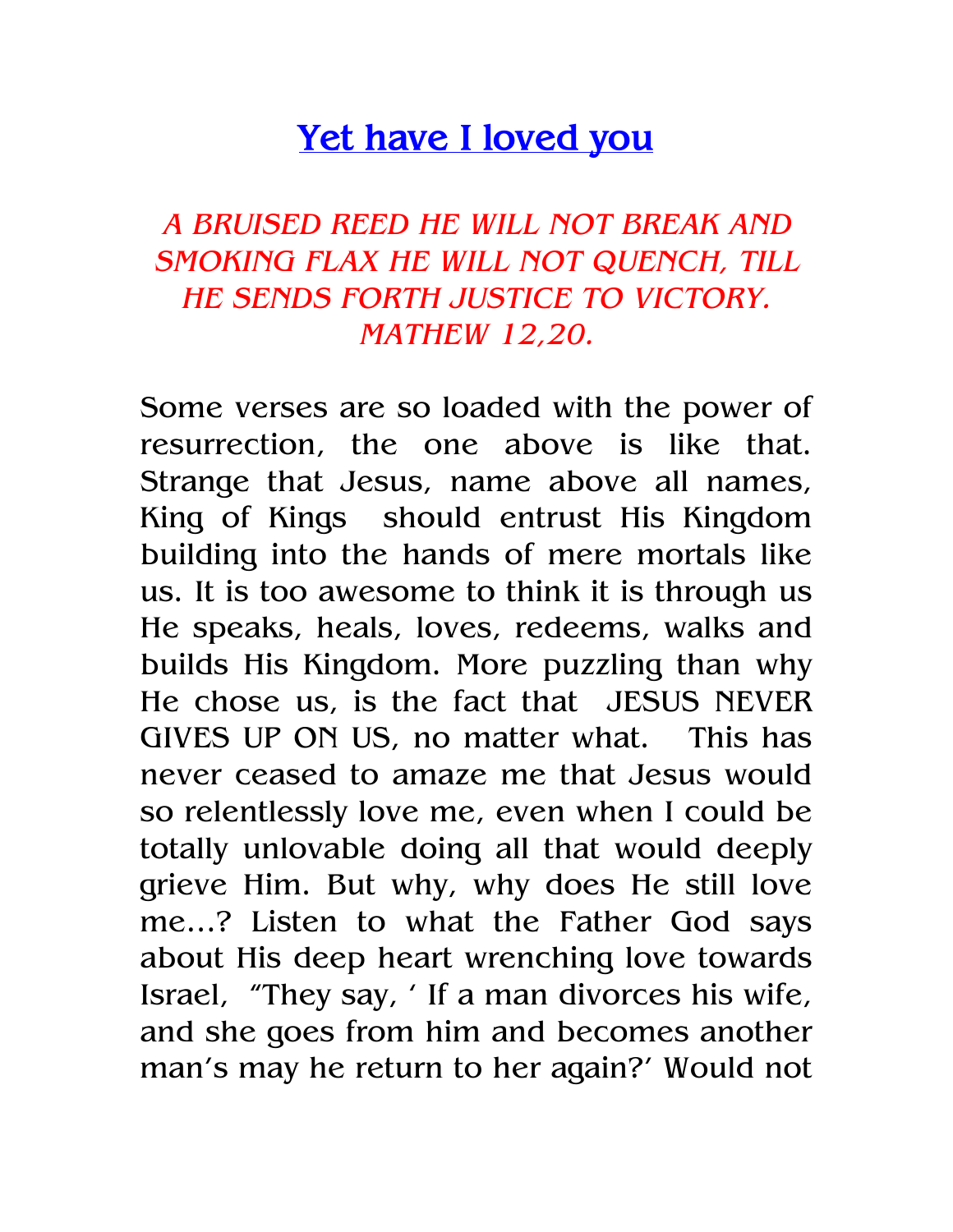that land be greatly polluted? But you have played the harlot with many lovers. YET RETURN TO ME." SAYS THE LORD. Jeremiah 3,1…RETURN BACKSLIDING ISRAEL SAYS THE LORD, I WILL NOT CAUSE MY ANGER TO FALL ON YOU. FOR I AM MERCIFUL." SAYS THE LORD. Jeremiah 3, 12.

I never understand why He ever chose me in the first place and never understand even when I commit such a vile crime, He has not stopped loving me. And the culmination of this irrational love is the Cross. Neither can I comprehend the depth of that love.. Yet the good news is my Father waits that I come home and He is so hurt when I take time to walk back to Him. Why would He ever want me back. Can't He create something spotless and something dear to His heart? But yet the most wonderful thing is that His heart is still on me and He longs that I get back to Him. He has a plan for me and He has a purpose for me and He has a work for me in His Kingdom building that only I can do. He washes me with Hyssop once again, His precious, precious blood shed on that Cross and puts back the sword, His word in my